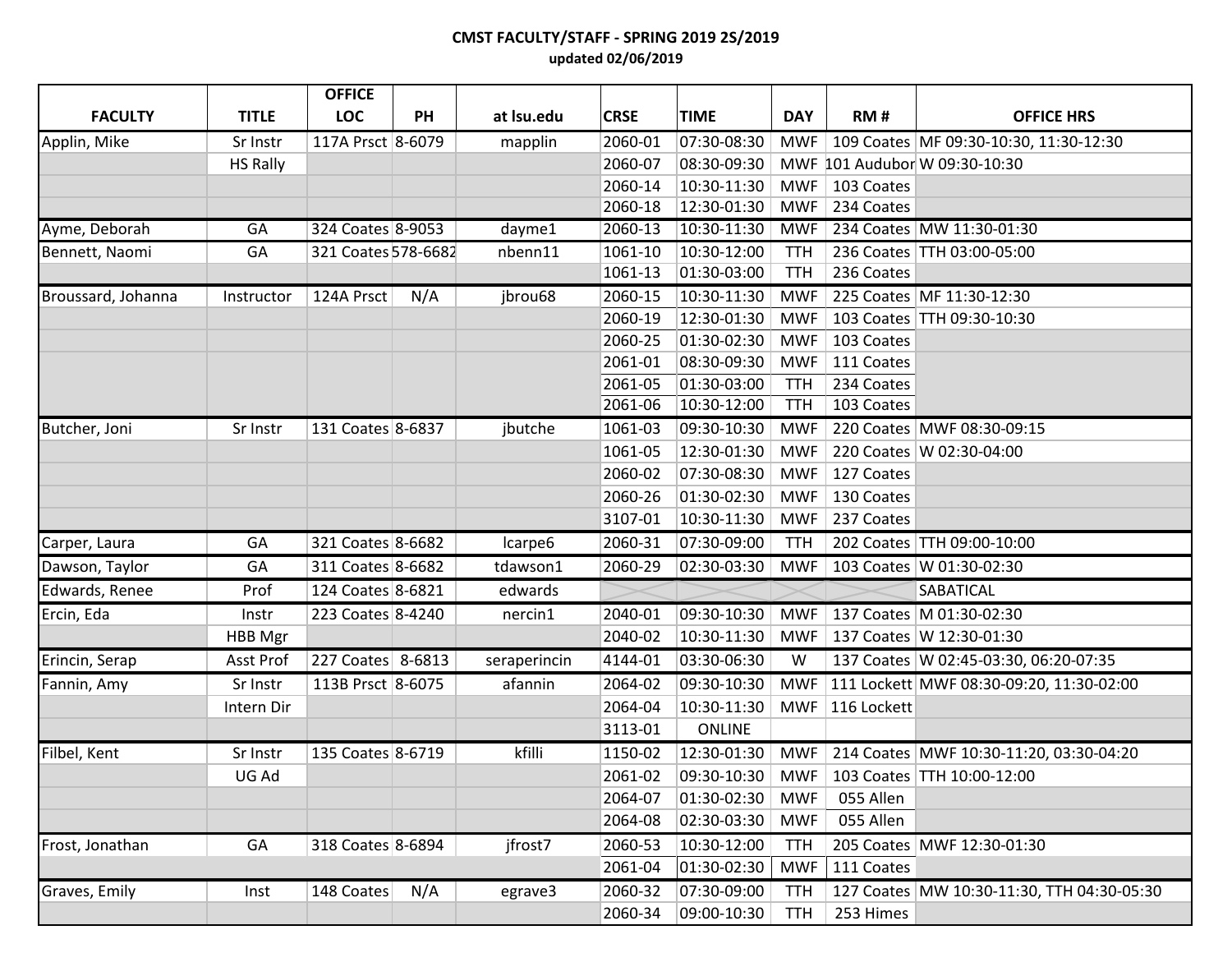## **CMST FACULTY/STAFF - SPRING 2019 2S/2019 updated 02/06/2019**

|                     |                                 | <b>OFFICE</b>       |           |                     |             |               |             |                 |                                             |
|---------------------|---------------------------------|---------------------|-----------|---------------------|-------------|---------------|-------------|-----------------|---------------------------------------------|
| <b>FACULTY</b>      | <b>TITLE</b>                    | <b>LOC</b>          | <b>PH</b> | at Isu.edu          | <b>CRSE</b> | <b>TIME</b>   | <b>DAY</b>  | RM#             | <b>OFFICE HRS</b>                           |
|                     |                                 |                     |           |                     | 2060-38     | 10:30-12:00   | <b>TTH</b>  | 109 Coates      |                                             |
|                     |                                 |                     |           |                     | 2060-44     | 01:30-03:00   |             | TTH 112 Audubon |                                             |
| Grey, Stephanie     | Asso Prof                       | 224 Coates 8-6893   |           | houston             | 1061-14     | <b>TBD</b>    |             |                 | W 01:00-03:00                               |
|                     |                                 |                     |           |                     | 4169-01     | <b>ONLINE</b> |             |                 |                                             |
| Hamzehee, Joshua    | GA                              | 328 Coates 8-4308   |           | jhamze1             | 1061-12     | 12:00-01:30   | <b>TTH</b>  |                 | 236 Coates TTH 01:20-03:20                  |
|                     |                                 |                     |           |                     | 2040-04     | 09:00-10:30   | <b>TTH</b>  | 137 Coates      |                                             |
| Hastrup, Kayla      | GA                              | 327 Coates 8-6889   |           | khastr1             | 3167-01     | 09:00-10:30   | <b>TTH</b>  |                 | 226 Tureaud TTH 10:30-12:00                 |
| Hebert, Lisa        | Sr Instr                        | 109B Prsct 8-6016   |           | Lheber <sub>2</sub> | 1061-01     | 07:30-08:30   | <b>MWF</b>  |                 | 103 Coates MWF 09:30-10:30                  |
|                     |                                 |                     |           |                     | 1061-02     | 08:30-09:30   | <b>MWF</b>  |                 | 103 Coates MW 11:30-12:30                   |
|                     |                                 |                     |           |                     | 1061-04     | 10:30-11:30   |             | MWF 114 Audubon |                                             |
|                     |                                 |                     |           |                     | 1061-06     | 12:30-01:30   |             | MWF 112 Audubon |                                             |
|                     |                                 |                     |           |                     | 1061-07     | 01:30-02:30   |             | MWF 112 Audubon |                                             |
| Holder, Rivkah      | GA                              | 320 Coates 8-6894   |           | rholde5             | 1150-02     | 12:30-01:30   | <b>MWF</b>  |                 | 214 Coates MF 11:30-12:30                   |
| Hunt, Lyman         | Sr Instr                        | 109A Prsct 8-5989   |           | Lhunt               | 2064-01     | 09:30-10:30   | <b>MWF</b>  |                 | 225 Coates MWF 08:30-09:20, 11:30-12:25     |
|                     |                                 |                     |           |                     | 2064-03     | 10:30-11:30   | <b>MWF</b>  | 111 Coates      |                                             |
|                     |                                 |                     |           |                     | 2064-05     | 12:30-01:30   | <b>MWF</b>  | 111 Coates      |                                             |
|                     |                                 |                     |           |                     | 2064-06     | 01:30-02:30   | <b>MWF</b>  | 237 Coates      |                                             |
|                     |                                 |                     |           |                     | 2064-09     | 02:30-03:30   | <b>MWF</b>  | 046 Allen       |                                             |
| Hurd, Amy           | Coordinator   136 Coates 8-9064 |                     |           | ahurd               |             |               |             |                 |                                             |
| Kizer, Ariel        | GA                              | 319 Coates 8-6862   |           | akizer3             | 1061-05     | 12:30-01:30   | <b>MWF</b>  |                 | 220 Coates MT 01:30-02:30                   |
| Lambert, Hal        | GA                              | 326 Coates 8-6889   |           | jlamb37             | 2061-03     | 12:30-01:30   | <b>MWF</b>  |                 | 127 Coates MW 11:30-12:30, 01:30-02:30      |
|                     |                                 |                     |           |                     | 2061-11     | 10:30-11:30   | <b>MWF</b>  | 138 Lockett     |                                             |
| Langner, Gregory    | GA                              | 321 Coates 578-6682 |           | glangn1             | 3013-01     | 01:30-02:30   | <b>MWF</b>  |                 | 202 Coates MWF 12:30-01:15                  |
|                     |                                 |                     |           |                     | lab         | 06:00-09:00   | W           | 103 Coates      |                                             |
| Mack, Ashley        | Asst Prof                       | 132 Coates 8-2120   |           | ashleymack          | 2063-01     | 10:30-12:00   | <b>TTH</b>  |                 | 108 Nicholso T 12:00-02:00                  |
|                     |                                 |                     |           |                     | 7971-01     | 03:00-06:00   | $\mathsf T$ |                 | 127 Coates   W 09:30-11:30, TH 09:00-10:00  |
| McCann, Bryan       | Asso Prof                       | 126 Coates 8-6683   |           | bryanm              | 4162-01     | 10:30-12:00   | <b>TTH</b>  |                 | 202 Coates TTH 09:00-10:00                  |
|                     | Dir of GS                       |                     |           |                     | 7902-01     | 11:30-12:30   | W           | 153 Coates      |                                             |
| McDonald, Bonny     | Inst                            | 226 Coates 8-6726   |           | bmcdo21             | 2060-39     | 10:30-12:00   | TTH         |                 | 284 Lockett W 09:30-11:30                   |
|                     | <b>Basic Crs Dir</b>            |                     |           |                     | 2060-41     | 12:00-01:30   | <b>TTH</b>  | 035 Allen       |                                             |
|                     |                                 |                     |           |                     | 3060-01     | 09:00-10:30   | <b>TTH</b>  | 108 Tureaud     |                                             |
| McElearney, Patrick | Instructor                      | 124C Prsct          | N/A       | pmcele1             | 2060-05     | 08:30-09:30   |             |                 | MWF 212 Audubor MF 09:30-10:15, 11:30-12:15 |
|                     |                                 |                     |           |                     | 2060-17     | 10:30-11:30   | <b>MWF</b>  |                 | 130 Coates W 09:45-10:15, 03:30-04:45       |
|                     |                                 |                     |           |                     | 2060-21     | 12:30-01:30   | MWF         | 109 Coates      |                                             |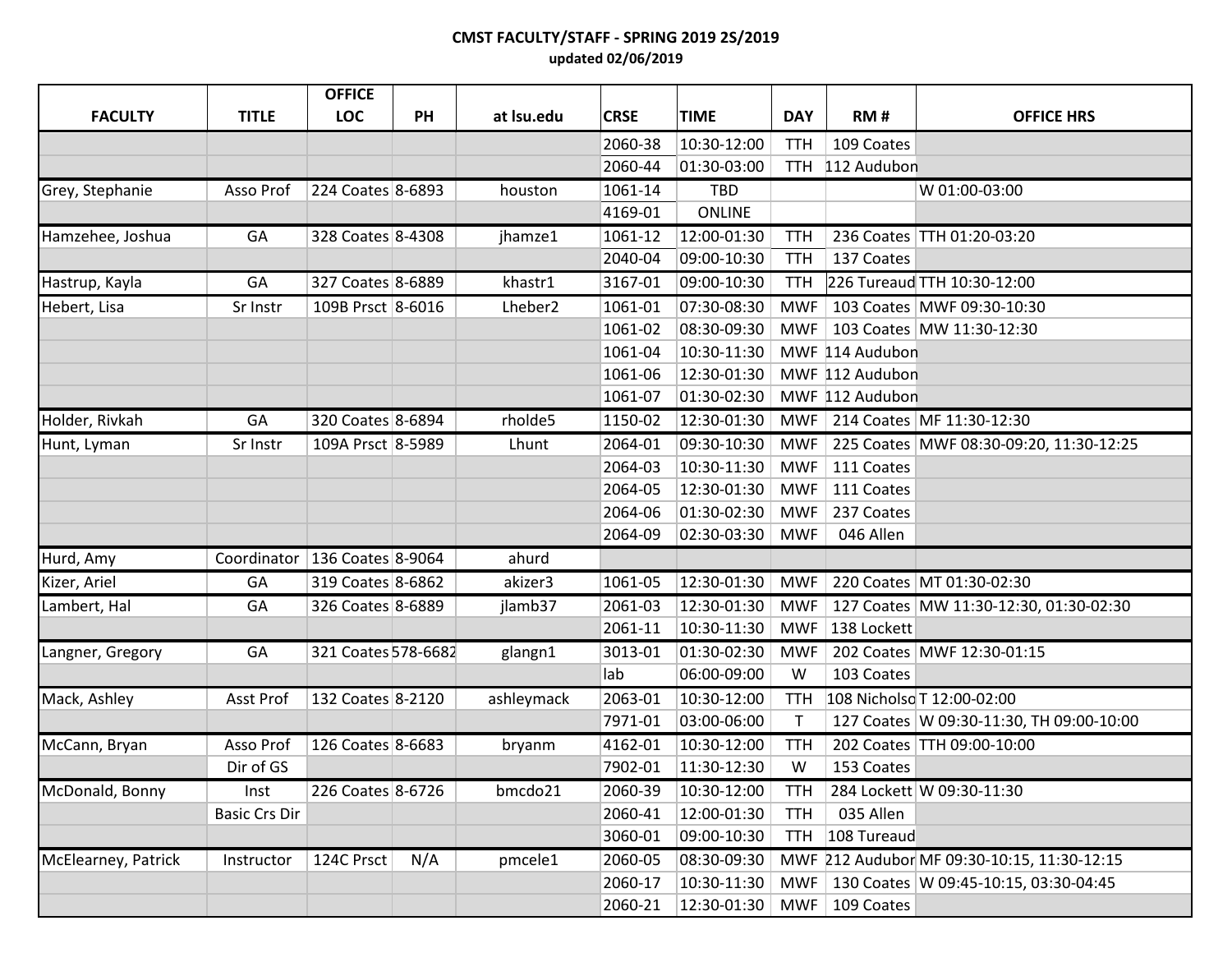## **CMST FACULTY/STAFF - SPRING 2019 2S/2019 updated 02/06/2019**

|                    |              | <b>OFFICE</b>      |     |            |             |               |            |                   |                                                       |
|--------------------|--------------|--------------------|-----|------------|-------------|---------------|------------|-------------------|-------------------------------------------------------|
| <b>FACULTY</b>     | <b>TITLE</b> | LOC                | PH  | at Isu.edu | <b>CRSE</b> | <b>TIME</b>   | <b>DAY</b> | RM#               | <b>OFFICE HRS</b>                                     |
|                    |              |                    |     |            | 2060-27     | 01:30-02:30   | <b>MWF</b> | 109 Coates        |                                                       |
|                    |              |                    |     |            | 2060-28     | 02:30-03:30   | MWF        | 109 Coates        |                                                       |
| Moran, Taylor      | GA           | 325 Coates 8-6887  |     | tmoran9    | 1061-08     | 07:30-09:00   | <b>TTH</b> |                   | 111 Coates TTH 02:00-03:00                            |
| Moreo, Maggie      | GA/Debate    | 325 Coates 8-9053  |     | mparso5    |             |               |            |                   | N/A                                                   |
| Navarro, Michael   | GA           | 324 Coates 8-9053  |     | mnava12    | 2064-14     | <b>ONLINE</b> |            |                   | TTH 12:00-01:00 (online)                              |
|                    |              |                    |     |            | 2064-15     | <b>ONLINE</b> |            |                   |                                                       |
| Nelson, Katie      | GA           | 320 Coates 8-6894  |     | knels45    | 2060-09     | 09:30-10:30   | MWF        |                   | 130 Coates MW 10:20-11:20                             |
| Oliver, Laura      | GA           | 322 Coates 8-6887  |     | loliv14    | 2064-10     | 09:00-10:30   | <b>TTH</b> |                   | 103 Coates TTH 10:30-11:30                            |
| Osmanovic, Sanela  | Instructor   | 136A Coates 8-6681 |     | sosman3    | 2010-03     | 09:00-10:30   | <b>TTH</b> |                   | 228 Coates TTH 07:30-09:00, 03:00-04:00               |
|                    |              |                    |     |            | 2060-40     | 10:30-12:00   | <b>TTH</b> | 234 Coates        |                                                       |
|                    |              |                    |     |            | 2060-43     | 12:00-01:30   | <b>TTH</b> | 202 Coates        |                                                       |
|                    |              |                    |     |            | 2060-52     | 01:30-03:00   | TTH        | 171 Coates        |                                                       |
|                    |              |                    |     |            | 3210-01     | <b>ONLINE</b> |            |                   |                                                       |
| Pearsall, Josiah   | GA           | 320 Coates 578-689 |     | jpear18    | 1061-05     | 12:30-01:30   | MWF        |                   | 220 Coates MTH 01:30-02:30                            |
| Pecchioni, Loretta | Prof/Chair   | 136B Coates 8-6724 |     | lpecch1    | 7914-01     | 03:30-06:30   | M          |                   | 204 Coates by appointment                             |
| Polanco, Raquel    | Instructor   | 124B Prsct         | N/A | rpolan2    | 2060-22     | 12:30-01:30   | <b>MWF</b> |                   | 130 Coates MW 10:00-12:00                             |
|                    |              |                    |     |            | 2060-23     | 01:30-02:30   |            |                   | MWF 212 Audubor TTH 03:30-04:30                       |
|                    |              |                    |     |            | 2060-33     | 09:00-10:30   | <b>TTH</b> | 244 Lockett       |                                                       |
|                    |              |                    |     |            | 2060-46     | 01:30-03:00   | <b>TTH</b> | 218 Coates        |                                                       |
|                    |              |                    |     |            | 4112-01     | 10:30-12:00   | <b>TTH</b> | 127 Coates        |                                                       |
| Pride-Shaw, ReRe   | Sr Instr     | 131 Coates 8-6895  |     | rereshaw   | 2061-07     | TBD           | <b>TTH</b> |                   | by appointment                                        |
|                    |              |                    |     |            | 2061-08     | <b>TBD</b>    | <b>TTH</b> |                   |                                                       |
|                    |              |                    |     |            | 2061-09     | TBD           | <b>TTH</b> |                   |                                                       |
|                    |              |                    |     |            | 2061-10     | <b>TBD</b>    | <b>TTH</b> |                   |                                                       |
|                    |              |                    |     |            | 4101-01     | <b>TBD</b>    |            |                   |                                                       |
| Rasner, Ryan       | GA           | 317 Coates 8-0249  |     | rrasne1    | 2010-01     | 09:30-10:30   |            |                   | MWF  132 Prescott MW 11:30-01:30 (in 158 Coates)      |
|                    |              |                    |     |            | 2010-02     | 10:30-11:30   | <b>MWF</b> | 129 Allen         |                                                       |
| Reed, Joquina      | Instructor   | 144 Coates         | N/A | jreed2     | 2060-30     | 07:30-09:00   | <b>TTH</b> |                   | 225 Coates   T10:30-11:45                             |
|                    | Dir. of Fore |                    |     |            | 2060-35     | 09:00-10:30   | <b>TTH</b> |                   | 171 Coates   TH 10:30-11:45, 01:30-03:00              |
|                    |              |                    |     |            | 2064-13     | 12:00-01:30   | <b>TTH</b> | 225 Coates        |                                                       |
| Robvais, Raquel    | Instructor   | 147 Coates         | N/A | rrobva1    | 2060-04     | 08:30-09:30   | MWF        |                   | 109 Coates MWF 10:30-11:30 (in 147 Coates Hall)       |
|                    |              |                    |     |            | 2060-11     | 09:30-10:30   |            |                   | MWF E131 Howe RTTH 12:00-01:00 (Blake Hall ARC Office |
|                    |              |                    |     |            | 2060-24     | 01:30-02:30   | MWF        | 127 Coates        |                                                       |
|                    |              |                    |     |            | 2060-37     | 10:30-12:00   |            | TTH 136 Blake Hal |                                                       |